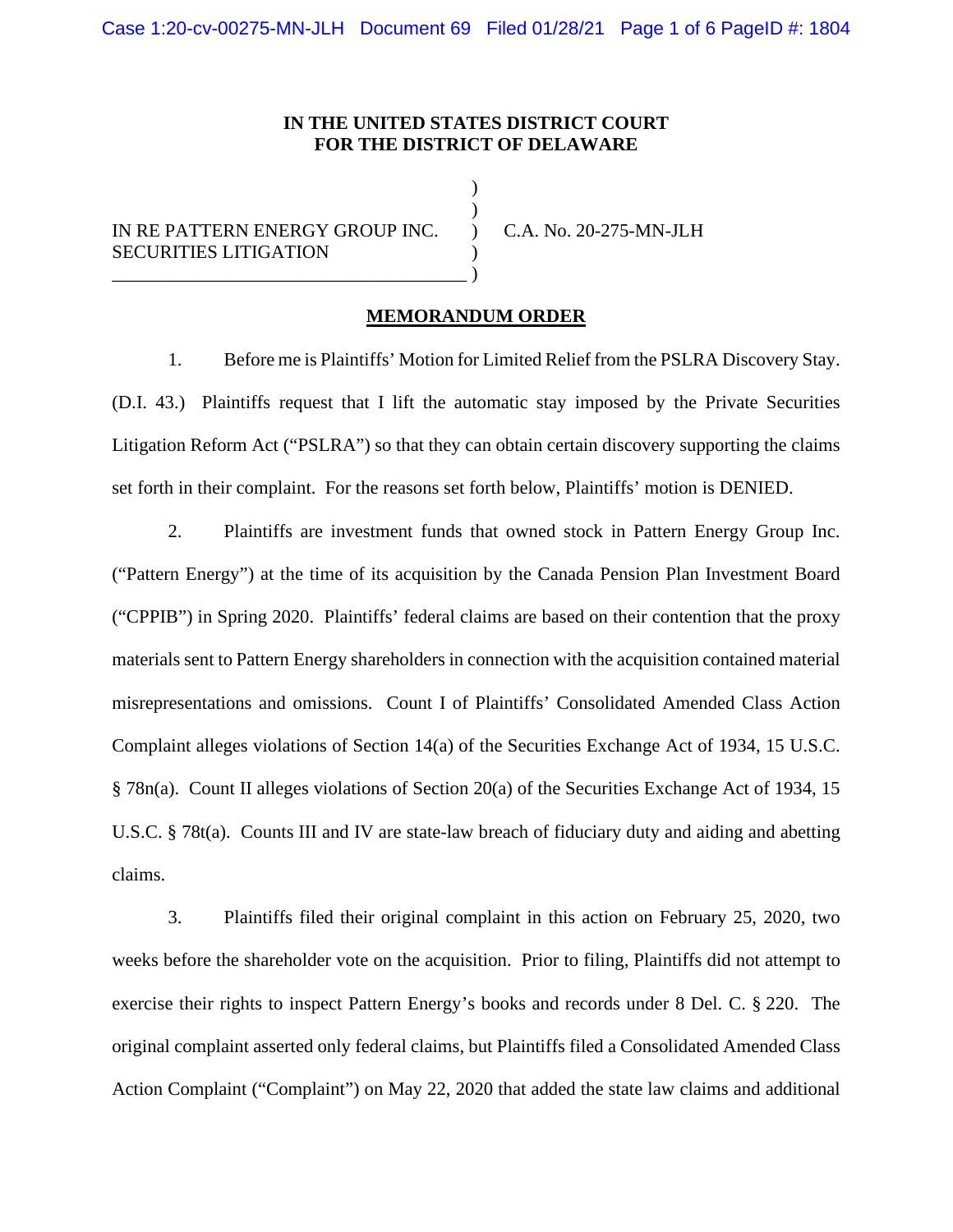factual allegations. (D.I. 26.) On July 21, 2020, all Defendants moved to dismiss the Complaint. (D.I. 48, 50.) On January 28, 2021, I issued a Report and Recommendation in which I recommended that the Court dismiss all of Plaintiffs' claims with leave to amend.

4. Meanwhile, in May 2020, two other groups of Pattern Energy stockholders filed suits in the Delaware Court of Chancery asserting state law breach of fiduciary duty claims related to CPPIB's acquisition of Pattern Energy. Unlike Plaintiffs in this case, the Chancery Court plaintiffs sought and obtained documents from Pattern Energy pursuant to their rights under 8 Del. C. § 220 prior to filing suit. The Chancery Court consolidated those cases under the caption *In re Pattern Energy Group Inc. Stockholders Litigation*, C.A. No. 2020-0357-MTZ (Del. Ch.). [1](#page-1-0)

5. Plaintiffs filed the instant motion on July 13, 2020 (a week before defendants filed their motions to dismiss the federal Complaint). Plaintiffs' motion asks the Court to lift the PSLRA stay so that they can obtain discovery from Pattern Energy limited to "documents already gathered, reviewed and produced by [Pattern Energy]" to the Chancery Court plaintiffs. (D.I. 44 at 1.)

6. In federal securities actions like this one, the PSLRA provides that "all discovery and other proceedings shall be stayed during the pendency of any motion to dismiss, unless the court finds upon the motion of any party that particularized discovery is necessary to preserve evidence or to prevent undue prejudice to that party." 15 U.S.C. § 78u-4(b)(3)(B); *see also Dipple v. Odell*, 870 F. Supp. 2d 386, 390 (E.D. Pa. 2012) ("Congress specified a stay for all privatelyprosecuted Exchange Act cases and made exceptions for evidence preservation and undue prejudice.") (cleaned up). Because Plaintiffs' Complaint is subject to pending motions to dismiss, the PSLRA requires that discovery be stayed unless the Court finds that particularized discovery is necessary to either preserve evidence or to prevent "undue prejudice" to Plaintiffs.

<span id="page-1-0"></span><sup>&</sup>lt;sup>1</sup> Motions to dismiss the consolidated Chancery Court action are pending.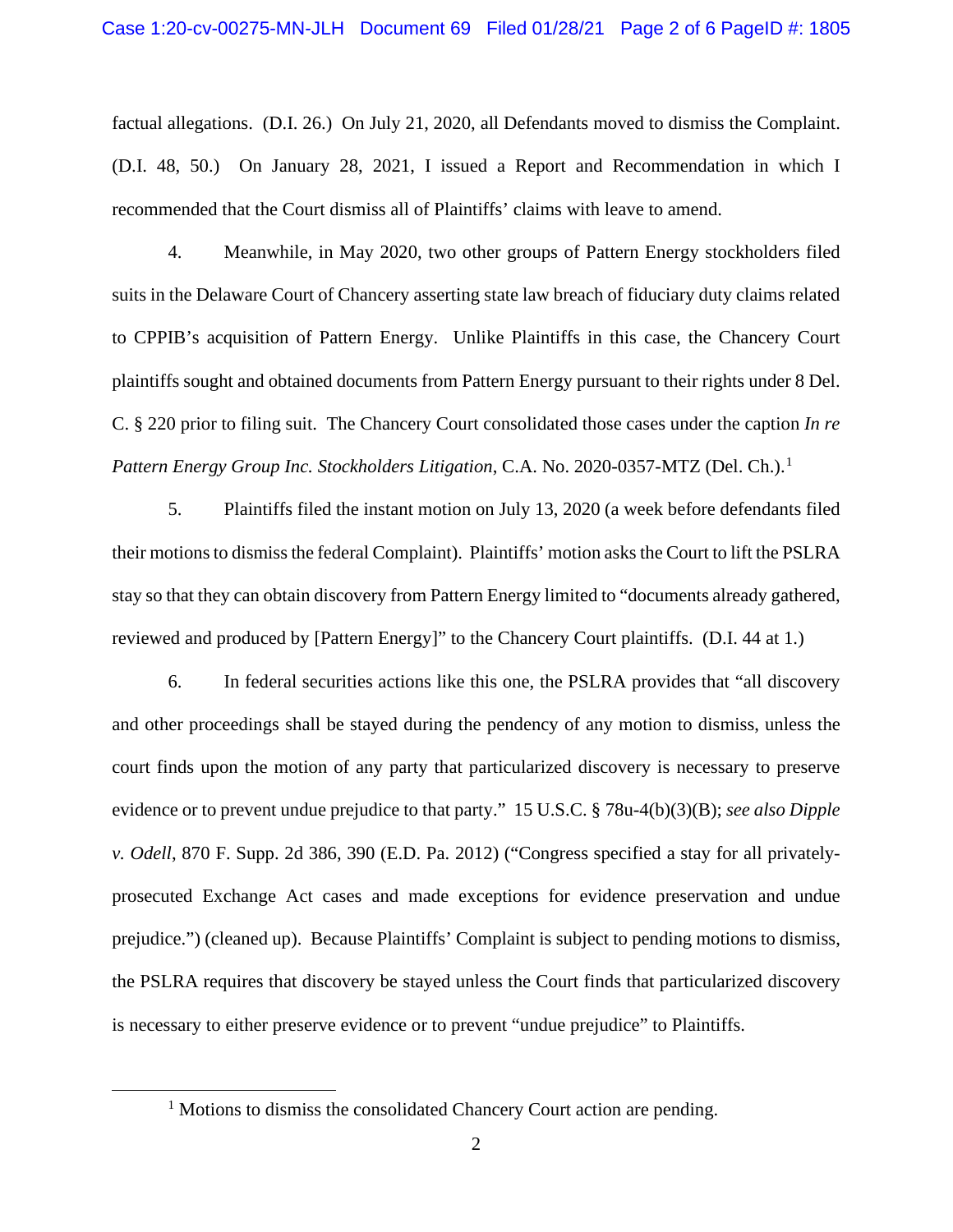7. Plaintiffs claim that they will be unduly prejudiced without the requested discovery because they have reason to believe that the requested documents "are highly relevant to, and indeed confirm [Plaintiffs'] core allegations in the [Complaint]." (D.I. 44 at 1.) Plaintiffs contend that, without those documents, they will be "at a severe informational disadvantage vis-à-vis the parallel Delaware Chancery Action" and that "[t]his Court should also have access to all relevant information prior to ruling on Defendants' . . . motion[s] to dismiss, which will avoid the risk of inconsistent rulings in this Action and the Delaware Chancery Action." (*Id.* at 4.)

8. I find that Plaintiffs have failed to establish undue prejudice. "Prejudice caused by the delay inherent in the PSLRA's discovery stay cannot be 'undue' prejudice because it is prejudice that is neither improper nor unfair." *Dipple*, 870 F. Supp. 2d at 392 (quoting *In re CFS-Related Sec. Fraud Litig.*, 179 F. Supp. 2d 1260, 1265 (N.D. Okla. 2001)) (cleaned up). The reason why Plaintiffs do not have the information that the Chancery Court plaintiffs have is because Plaintiffs chose to file their securities action in federal court before seeking that information. By choosing to proceed in that manner, they subjected themselves to the PSLRA discovery stay, as well as the Delaware Chancery Court's rule that plaintiffs in federal securities actions are generally barred from making books and records requests under 8 Del. C. § 220. *See Beiser v. PMC-Sierra, Inc.*, No. 3893-VCL, 2009 WL 483321, at \*3-4 (Del. Ch. Feb. 26, 2009) (denying stockholder's request for discovery under § 220 where the stockholder was a plaintiff in a federal securities case subject to the PSLRA stay).

9. For purposes of the argument, I accept that the PSLRA stay is preventing Plaintiffs from obtaining relevant documents, which "prejudices" them in the sense that the additional information might enable them to beef up their factual allegations and survive a motion to dismiss. But such prejudice is not "undue" because it is a result of Plaintiffs' choice to file their suit before

3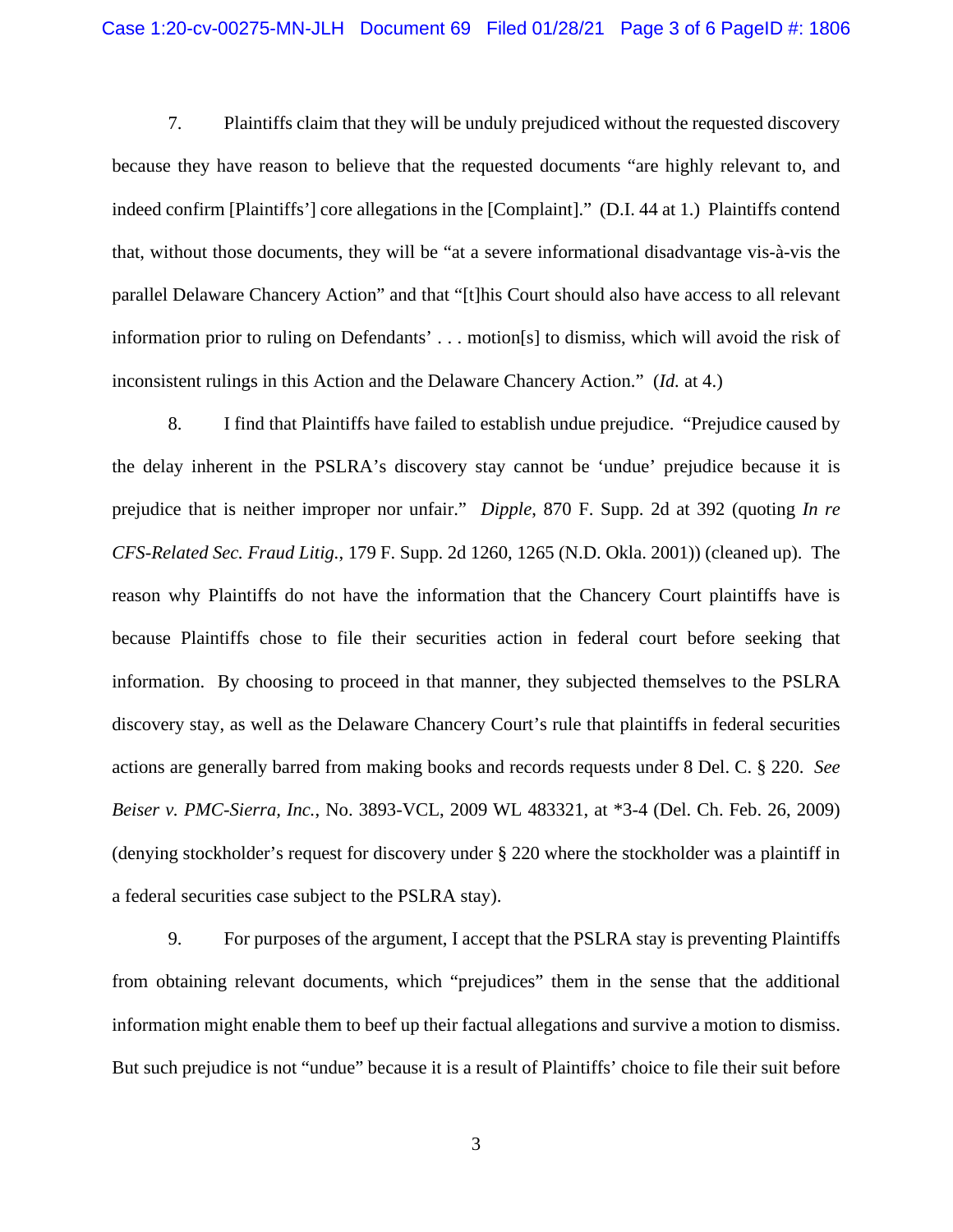having enough facts. *See SG Cowen Sec. Corp. v. U.S. Dist. Court for N. Dist. of Cal.*, 189 F.3d 909, 913 (9th Cir. 1999) ("[A]s a matter of law, failure to muster facts sufficient to meet the [PSLRA]'s pleading requirements cannot constitute the requisite 'undue prejudice' to the plaintiff justifying a lift of the discovery stay under  $\S 78u-4(b)(3)(B)$ .").

10. As for Plaintiffs' concern about being at "a severe informational disadvantage" visà-vis the litigants in the Chancery Court action, Plaintiffs acknowledge that "there are myriad cases falling on both sides of the prejudice issue such that for every case [Plaintiffs] cite, Pattern Energy can and will cite a case falling on the other cite of the question." (D.I. 44 at 10.) Having reviewed the cited authorities, I find persuasive Judge Yohn's reasoning in *Dipple*: "Whether PSLRA plaintiffs should be subjected to a discovery stay while other parties, who are bringing claims under other causes of action, are not subjected to a stay is a question for Congress, and one that Congress has answered." *Dipple*, 870 F. Supp. 2d at 394 (quoting *In re Refco, Inc. Sec. Litig.*, No. 05-0826, 2006 WL 2337212, at \*2 (S.D.N.Y. Aug. 8, 2006)). That the stay applies in some cases but not others "is not evidence of undue prejudice, but rather is evidence of Congress's judgment that PSLRA actions should be treated differently than other actions." *Dipple*, 870 F. Supp. 2d at 394- 95 (quoting *In re Refco*, 2006 WL 2337212, at \*7); *see also Desmarais v. First Niagra Fin. Grp., Inc.*, No. 15-1226-LPS-CJB, 2016 WL 768257, at \*4 (D. Del. Feb. 26, 2016) ("[T]he Court concludes that granting a motion to expedite discovery in these circumstances would amount to an end-run around Congress's considered judgement as to how PSLRA actions should primarily be litigated."). Like Judge Yohn, I will not question Congress's judgment. *Dipple*, 870 F. Supp. 2d at 395.

11. Plaintiffs maintain that their action is not frivolous and, thus, permitting discovery would not be inconsistent with Congress's purpose in enacting the PSLRA. Even if Plaintiffs were

4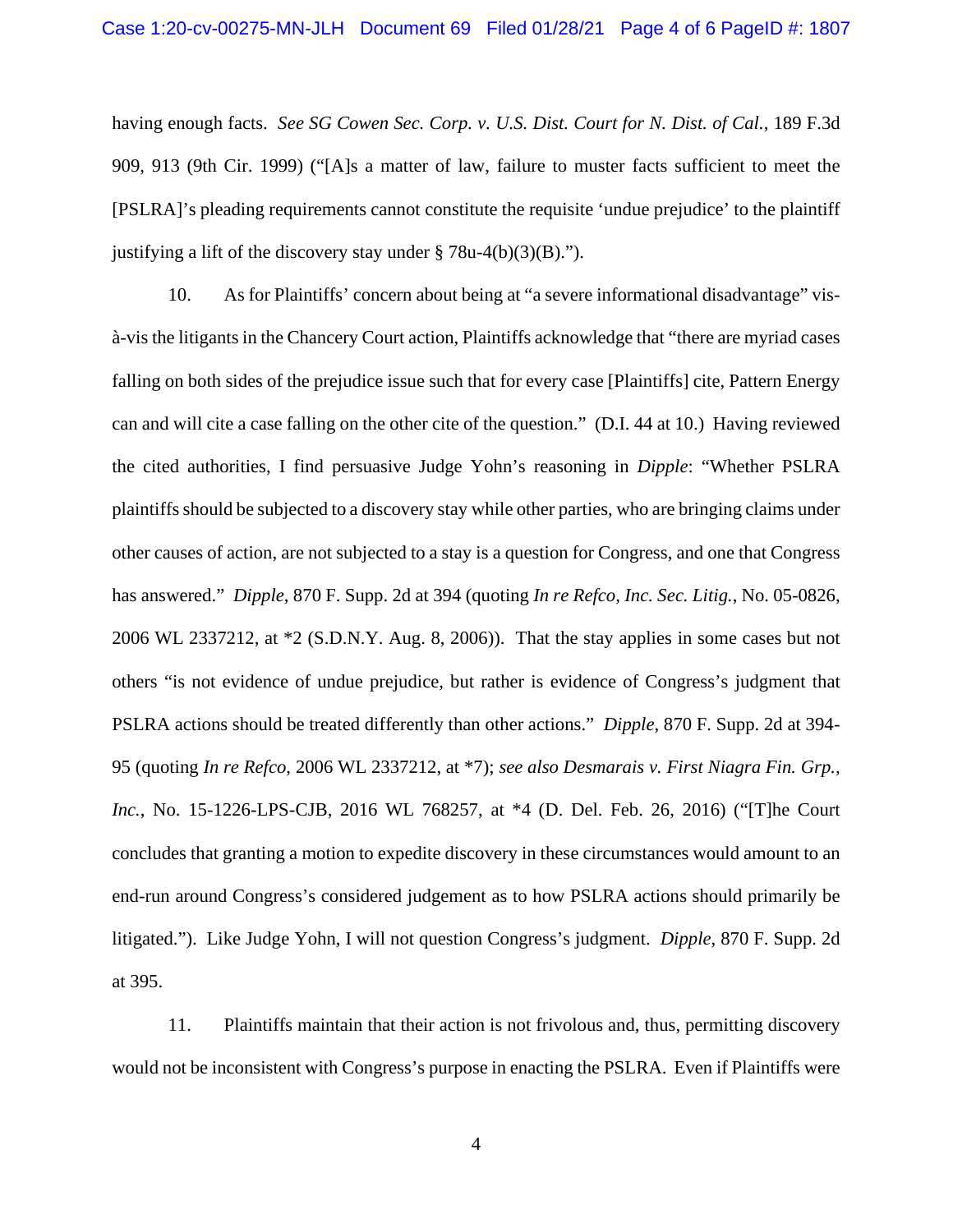right about their action not being frivolous, $2$  it is beside the point. The PSLRA reflects Congress's determination that the best way to remedy perceived abuses in federal securities cases is to subject all cases to a discovery stay until the court determines that the complaint can survive a motion to dismiss (unless one of the limited exceptions applies). The idea that Plaintiffs might use discovery to bolster the allegations in their complaint—whether in advance of a motion to dismiss or to amend in the event that a motion to dismiss is granted $3$ —plainly conflicts with the directive set forth in the PSLRA. Indeed, "part of the reason for [the PSLRA stay] is Congress's desire to 'avoid the situation in which a plaintiff sues without possessing the requisite information to satisfy the PSLRA's heightened pleading requirements, then uses discovery to acquire that information and resuscitate a complaint that would otherwise be dismissed.'" *Desmarais*, 2016 WL 768257, at \*4 (quoting *Sarantakis v. Gruttaduaria*, No. 02 C 1609, 2002 WL 1803750, at \*1 (N.D. Ill. Aug. 5, 2002)).

<span id="page-4-0"></span> $2$  As noted above, I have already recommended that the Court dismiss Plaintiffs' Complaint. I wasn't asked to, and didn't, make any findings about whether Plaintiffs' allegations are "frivolous," but I did conclude that the Complaint fails to state a claim under the federal securities laws.

<span id="page-4-1"></span><sup>&</sup>lt;sup>3</sup> Plaintiffs do not explicitly say that they want to use the requested discovery to amend their Complaint. But it's unclear how else it would be used. This case is still at the motion to dismiss stage, so the Court must limit its assessment to the allegations in the pleadings.